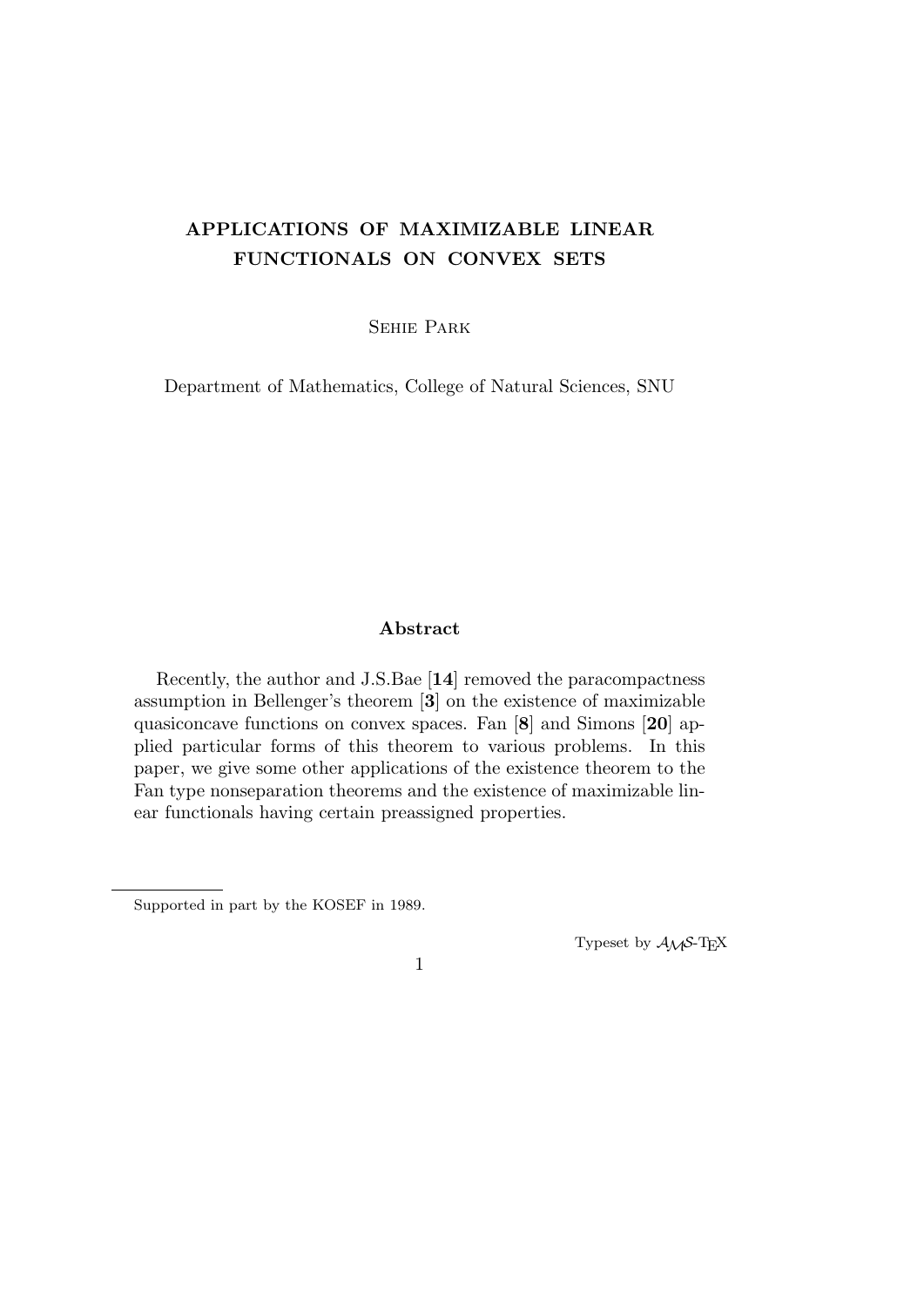# **1. Introduction**

Recently, the author and J.S.Bae [**14**, Theorem 1] removed the paracompactness assumption in Bellenger [**3**, Theorem 1] on the existence of maximizable quasiconcave functions on convex spaces. This existence theorem extends and unifies earlier works of Fan [**8**, Theorem 8] and Simons [**20**, Theorem 0.1].

Fan [**8**] used his theorem to obtain coincidence and fixed point theorems, matching theorems for closed coverings of convex sets, and a generalization of the Knaster-Kuratowski-Mazurkiewicz-Shapley theorem. Recently, the author and S.K.Kim [**15**] applied Fan [**8**, Theorem 8] to obtain generalized extremal principles originated from Mazur and Schauder.

On the other hand, Simons [**18**], [**19**], [**20**] and Bellenger and Simons [**4**] used [**20**, Theorem 0.1] to obtain generalized Kakutani type fixed point theorems, certain "approximation" theorems, fixed point theorems for noncontinuous multifunctions, and existence of zeros of multifunctions. In our works [**12**], [**13**], our version of Bellenger's theorem or some of its consequences are used to obtain new generalized results on coincidences or fixed points, surjectivity, existence of critical points (or zeros), matching theorems, and many others.

In the present paper, we give some other applications of the existence theorem of maximizable quasiconcave functions on convex spaces to the Ky Fan type nonseparation theorems and the existence of maximizable linear functionals with certain properties.

Section 2 deals with preliminaries. Theorem 1 is a particular form of our version of Bellenger's theorem; that is, the existence theorem of maximizable linear functionals on convex sets in a topological vector space.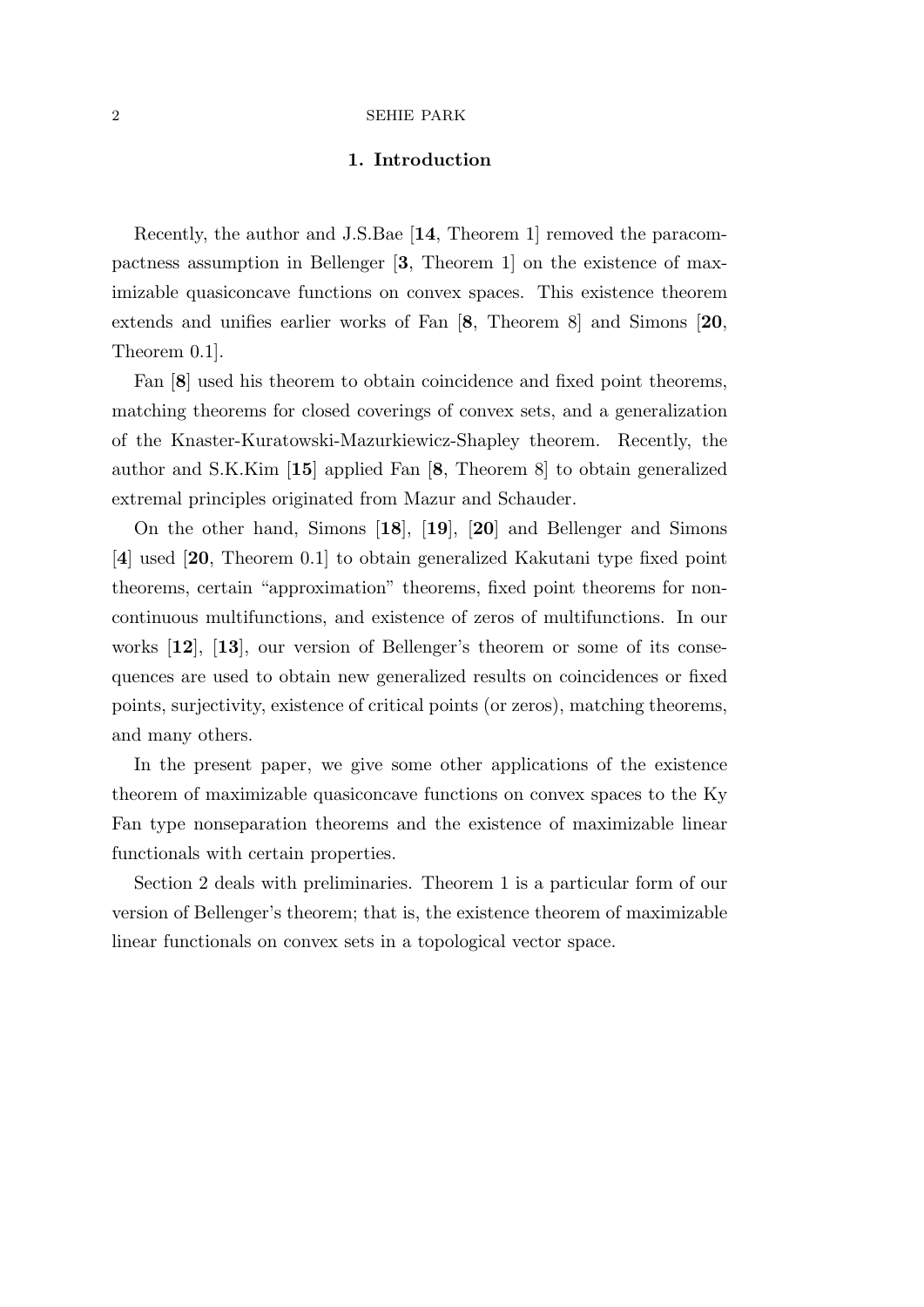In Section 3, we obtain Theorem 3, a far-reaching generalization of the Ky Fan type nonseparation theorems due to Fan [**6**], [**7**], Reich [**16**], Takahashi [**21**], and Lee and Tan [**11**]. Those are bases of generalizations of the Brouwer or Kakutani type coincidence theorems for upper demicontinuous multifunctions defined on convex subsets of a topological vector space.

Section 4 deals with noncompact version of Simons [**18**, Remark 4.6] on the existence of the maximizable continuous linear functionals having certain preassigned properties. In fact, all of the results in Section 4 are variations of Theorem 1 and generalized versions of known results due to Fan [**6**], Browder [**5**], Takahashi [**22**], and Simons [**18**].

## **2. Existence of maximizable linear functionals**

A real Hausdorff topological vector space will be abbreviated to a t.v.s. For a t.v.s. *E*, *E<sup>∗</sup>* denotes the set of all continuous linear functionals.

A *convex space X* is a nonempty convex set *X* (in a vector space) with any topology that induces the Euclidean topology on the closed convex hulls of its finite subsets. A nonempty subset *L* of a convex space *X* is called a *c*-*compact set* if for each finite set  $S \subset X$ , there is a compact convex set *L*<sup>*S*</sup> ⊂ *X* such that  $L ∪ S ⊂ L<sub>S</sub>$ . See Lassonde [10]. Let [*x, L*] denote the closed convex hull of  $\{x\} \cup L$ , where  $x \in X$ .

Recall that an extended real-valued function *g* defined on a topological space *X* is *lower* [resp. *upper*] *semicontinuous* (l.s.c.) [resp. u.s.c.] if  $\{x \in$  $X: gx > r$ } [resp.  $\{x \in X: gx < r\}$ ] is open for each real *r*.

An open half-space *H* in a t.v.s. *E* is a set of the form  $H = \{x \in E :$  $fx > t$ <sup>}</sup> for some nontrivial  $f \in E^*$  and some real *t*.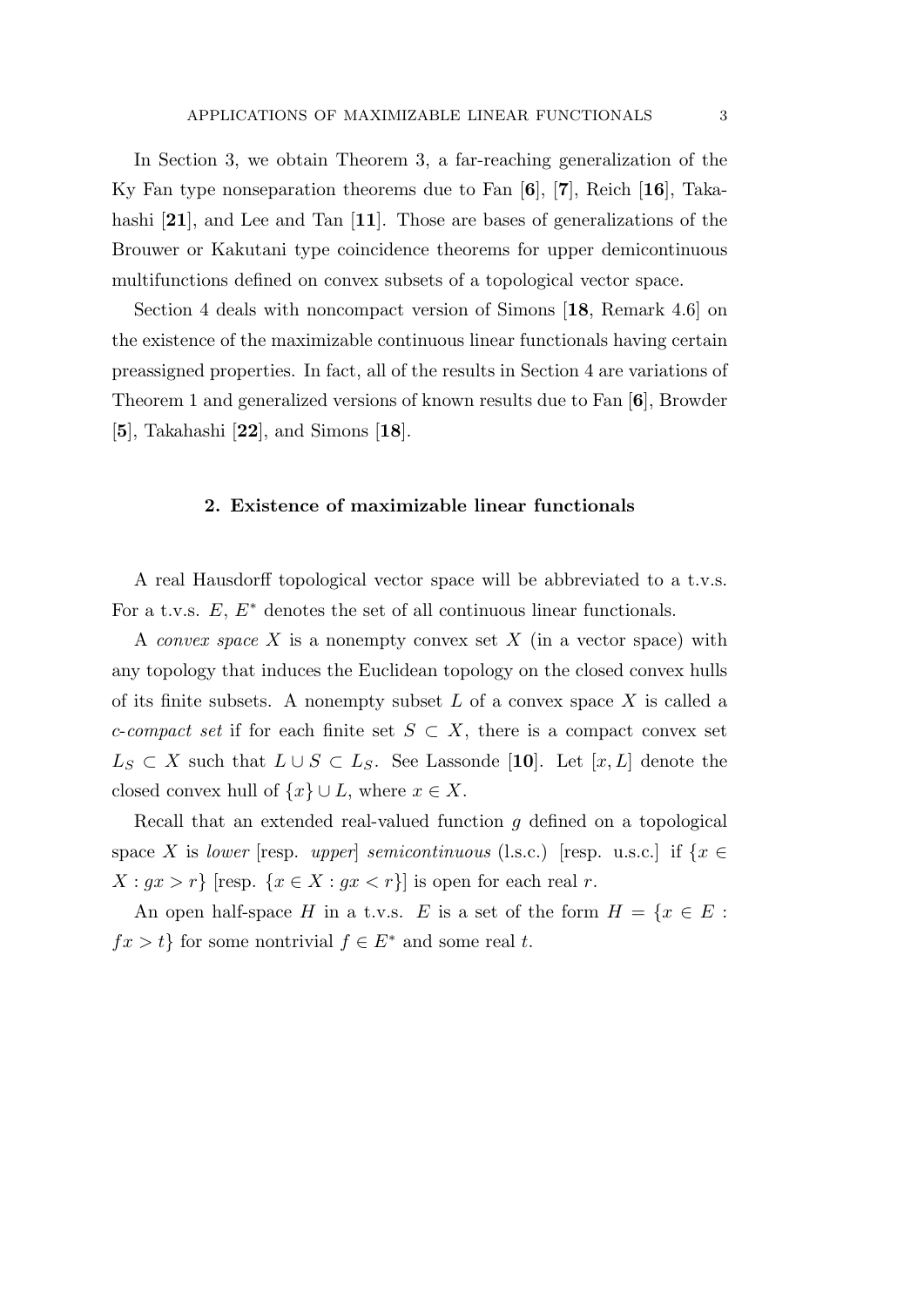Let *X* be a topological space, *E* a t.v.s., and  $F: X \to 2^E$ . Then

(i) *F* is *upper semi-continuous* (u.s.c.) if for each  $x \in X$  and each open set *U* in *E* containing  $Fx$ , there exists an open neighborhood *N* of *x* in *X* such that  $F(N) \subset U$ ;

(ii) *F* is *upper demi-continuous* (u.d.c.) if for each  $x \in X$  and each open half-space  $H$  in  $E$  containing  $Fx$ , there exists an open neighborhood  $N$  of  $x$ in *X* such that *F*(*N*) *⊂ H* [**6**], [**7**] ; and

(iii) *F* is *upper hemi-continuous* (u.h.c.) if for each  $f \in E^*$  and each real *r*, the set  $\{x \in X : \sup f(Fx) < r\}$  is open in *X*; i.e., the function  $\sup fF: X \to \mathbf{R} \cup \{+\infty\}$  is u.s.c.; equivalently, for each  $f \in E^*$  and each real  $r,$  the set  $\{x \in X : \inf f(Fx) > r\}$  is open in *X*; i.e.,  $\inf fF : X \to \mathbf{R} \cup \{-\infty\}$ is l.s.c. [**1**], [**2**].

Note that u.s.c.  $\implies$  u.d.c.  $\implies$  u.h.c. and that if the multifunction *F* is compact-valued, then u.d.c.  $\iff$  u.h.c. If  $F, G: X \to 2^E$  are u.h.c., so is  $F + G$ .

The following is a simple consequence of the existence theorem for maximizable quasiconcave functions on convex spaces due to the author and Bae [**14**, Theorem 1].

**Theorem 1.** *Let X be a convex space and E a t.v.s. containing X as a subset.*

- $(1.0)$  *for each*  $f \in E^*$ ,  $f|_X$  *is continuous on*  $X$ ;
- (1.1) *for each*  $x \in X$ , *Sx is a nonempty convex subset of*  $E^*$ ;
- $(1.2)$  *for each*  $f \in E^*$ ,  $S^{-1}f$  *is compactly open in X ; and*
- (1.3) *there exist a c-compact set*  $L \subset X$  *and a nonempty compact set K*  $\subset$  *X such that for every*  $x \in X\backslash K$  *and*  $f \in Sx$ *, we have*  $fx$ max  $f[x, L]$ *.*

*Then there exist an*  $\hat{x} \in K$  *and an*  $f \in S\hat{x}$  *such that*  $f\hat{x} = \max f(X)$ *.* 

As in our previous work [**13**], we obtain the following :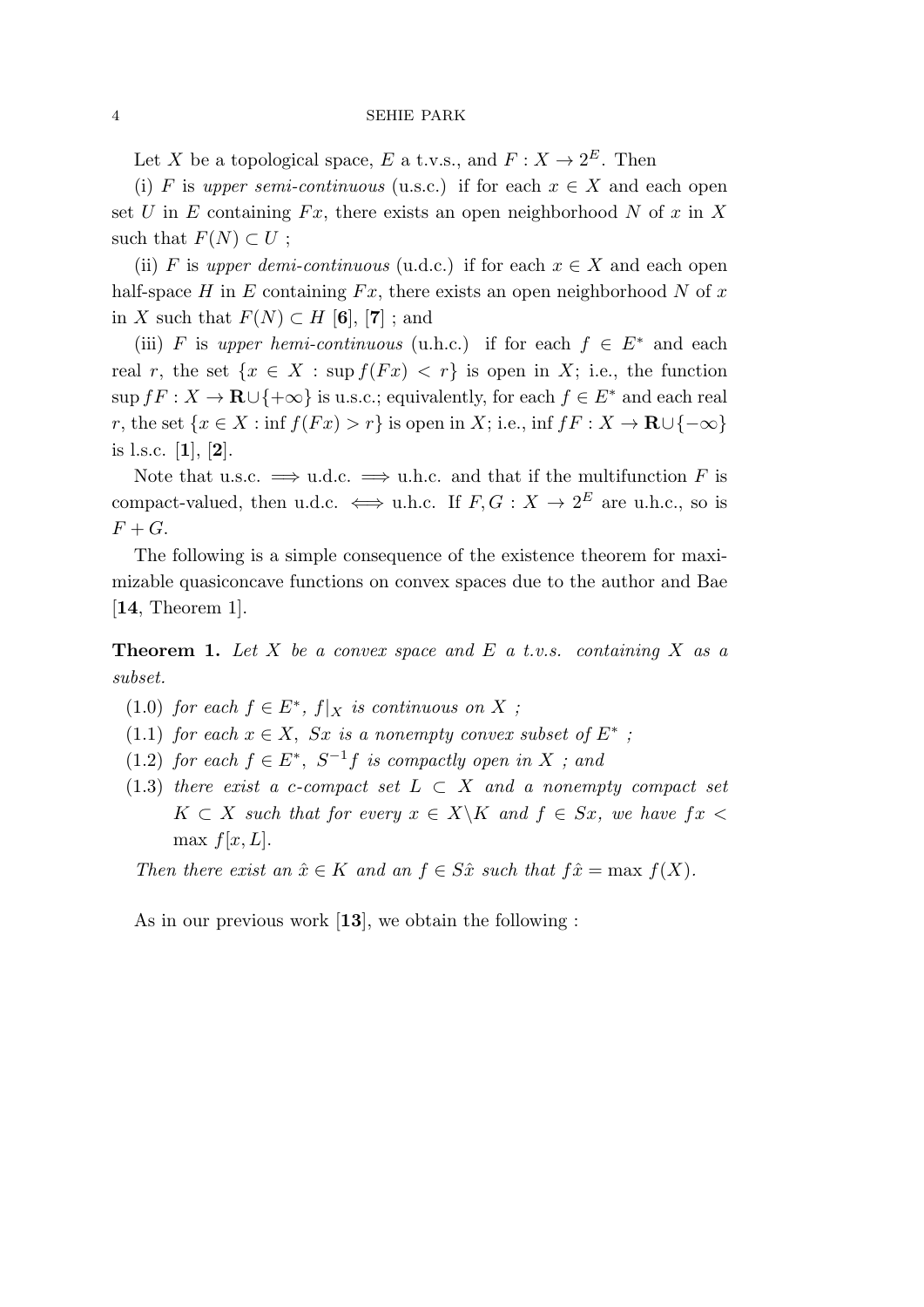**Theorem 2.** Let *X*, *E*, *L*, and *K* be as in Theorem 1, and  $P, Q: X \rightarrow$  $2^E \setminus \{0\}$  *multifunctions. Suppose that, for each*  $f \in E^*$ ,

- $(2.0)$   $f|_X$  *is continuous on X* ;
- (2.1)  $X_f = \{x \in X : \text{sup } f(Px) \geq \inf f(Qx)\}$  *is compactly closed in X ;*
- (2.2) *for each*  $x \in K$ ,  $fx = \max f(X)$  *implies*  $x \in X_f$  *; and*
- (2.3) *for each*  $x \in X \backslash K$ ,  $fx = \max f[x, L]$  *implies*  $x \in X_f$ .

*Then there exists an*  $x \in \bigcap \{X_f : f \in E^*\}.$ 

In Theorems 1 and 2, we do not require any concrete connection between topologies of  $X$  and  $E$  except  $(1.0)$ . Therefore, we may assume that

(i) as a convex space, *X* has any topology finer than the relative weak topology with respect to *E*, and

(ii) *E* has a topology finer than its weak topology.

Note that Theorem 2 is a base for various coincidence and fixed point theorems, and surjectivity results on u.h.c. multifunctions defined on noncompact convex set in our previous works [**12**], [**13**]. However, Theorem 2 does not include the Ky Fan type nonseparation theorems in [**6**], [**7**], which were used to obtain fixed point results on u.d.c. multifunctions. In the next section, we obtain a very general nonseparation theorem.

# **3. The Ky Fan type nonseparation theorems**

Two subsets *M, N* of a t.v.s. *E* are said to be *strictly separated by a closed hyperplane* if there exist an  $f \in E^*$  and a  $t \in \mathbb{R}$  such that  $M \subset \{x \in E\}$ *E* :  $fx > t$  and  $N \subset \{x \in E : fx < t\}$ .

As a direct application of Theorem 1, we obtain the following Ky Fan type nonseparation theorem.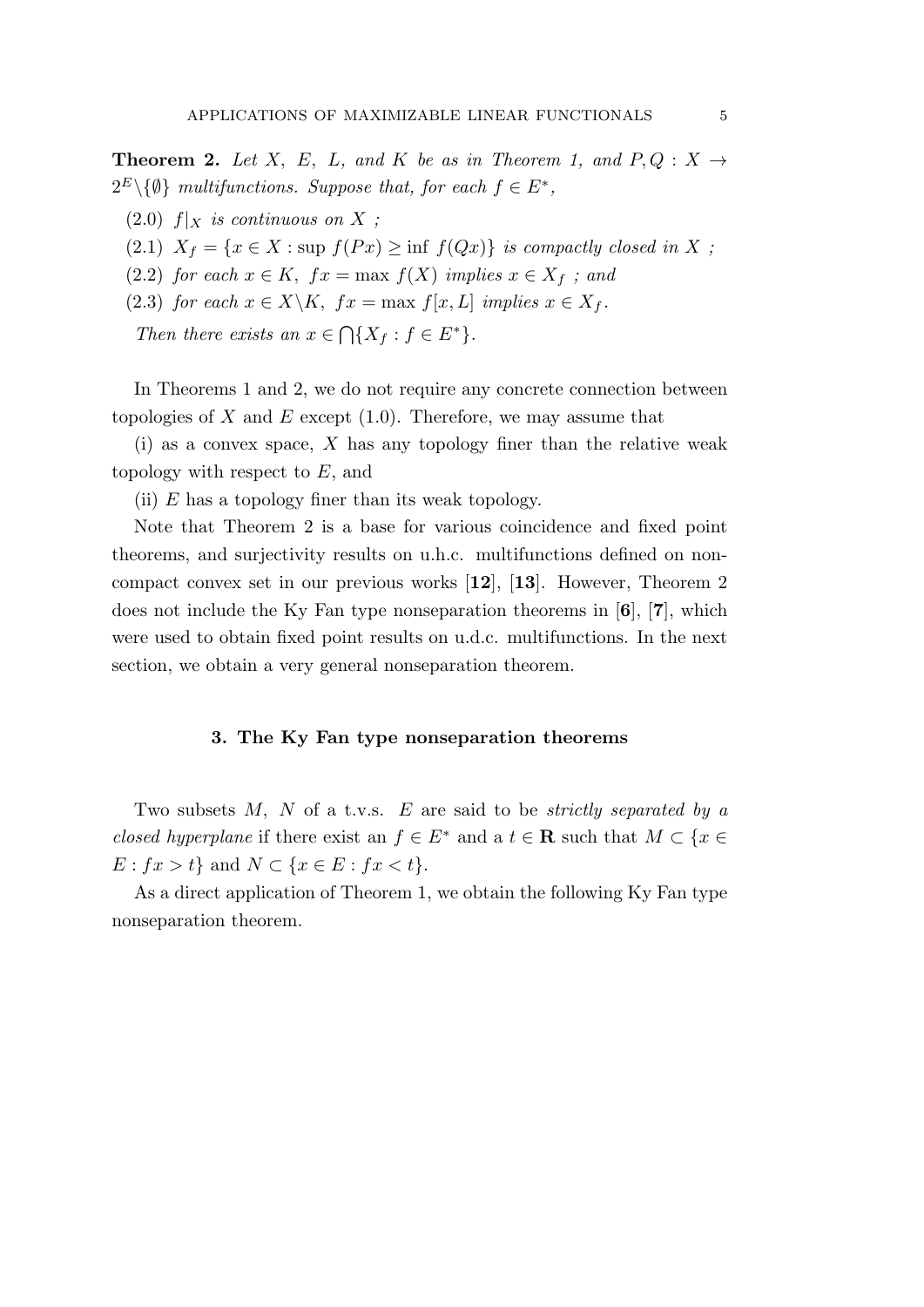**Theorem 3.** *Let X be a convex space, L a c-compact subset, K a nonempty compact subset of*  $X$ *,*  $E$  *a t.v.s. containing*  $X$  *as a subset, and*  $P, Q: X \rightarrow$  $2^E \setminus \{ \emptyset \}$ *. Suppose that for each*  $f \in E^*$ ,

- (3.0)  $f|_X$  *is continuous on*  $X$ ;
- $(X,1)$   $X'_{f} = \{x \in X : \text{ there exists no } r \in \mathbb{R} \text{ such that } f(Px) \subset (-\infty,r)$ *and*  $f(Qx) \subset (r, \infty)$ *} is compactly closed in X ;*
- (3.2) *for each*  $x \in K$ ,  $fx = \max f(X)$  *implies*  $x \in X'_f$  *; and*

(3.3) *for each*  $x \in X \backslash K$ ,  $fx = \max f[x, L]$  *implies*  $x \in X'_{f}$ .

*Then there exists an*  $x \in X$  *such that*  $Px$  *and*  $Qx$  *can not be strictly separated by a closed hyperplane in E.*

*Proof.* Suppose that for each  $x \in X$ , *Px* and  $Qx$  can be strictly separated by a closed hyperplane. Define  $S: X \to 2^{E^*}$  by

$$
Sx = \{f \in E^* : f(Px) \subset (-\infty, r) \text{ and } f(Qx) \subset (r, \infty) \text{ for some } r \in \mathbb{R}\}\
$$

for each  $x \in X$ . Then  $Sx$  is nonempty and convex. By (3.1),  $S^{-1}f = X \setminus X'_f$ is compactly open for each  $f \in E^*$ . Note that (3.3) implies (1.3) in Theorem 1. Therefore, by Theorem 1, there exist an  $\hat{x} \in K$  and an  $f \in S\hat{x}$  such that  $f\hat{x} = \max f(X)$ . Note that  $\hat{x} \in S^{-1}f = X\setminus X'_{f}$ , which contradicts (3.2). This completes our proof.

Condition (3.1) is a certain "continuity" condition. In fact, let us consider (3.1)*′ P* and *Q* are u.d.c.

Note that  $(3.1)' \implies (3.1)$ , but not conversely.

For example, let  $X = [0, 1]$  in  $E = \mathbb{R}$ ,  $P = 1_X$ ,  $Qx = \{x\}$  for  $x \in$ *X* $\setminus$ (1/3*,* 2/3) and *Qx* = {1} for *x*  $\in$  (1/3*,* 2/3). Then (3.1) holds, but *Q* is not continuous; that is, not u.d.c.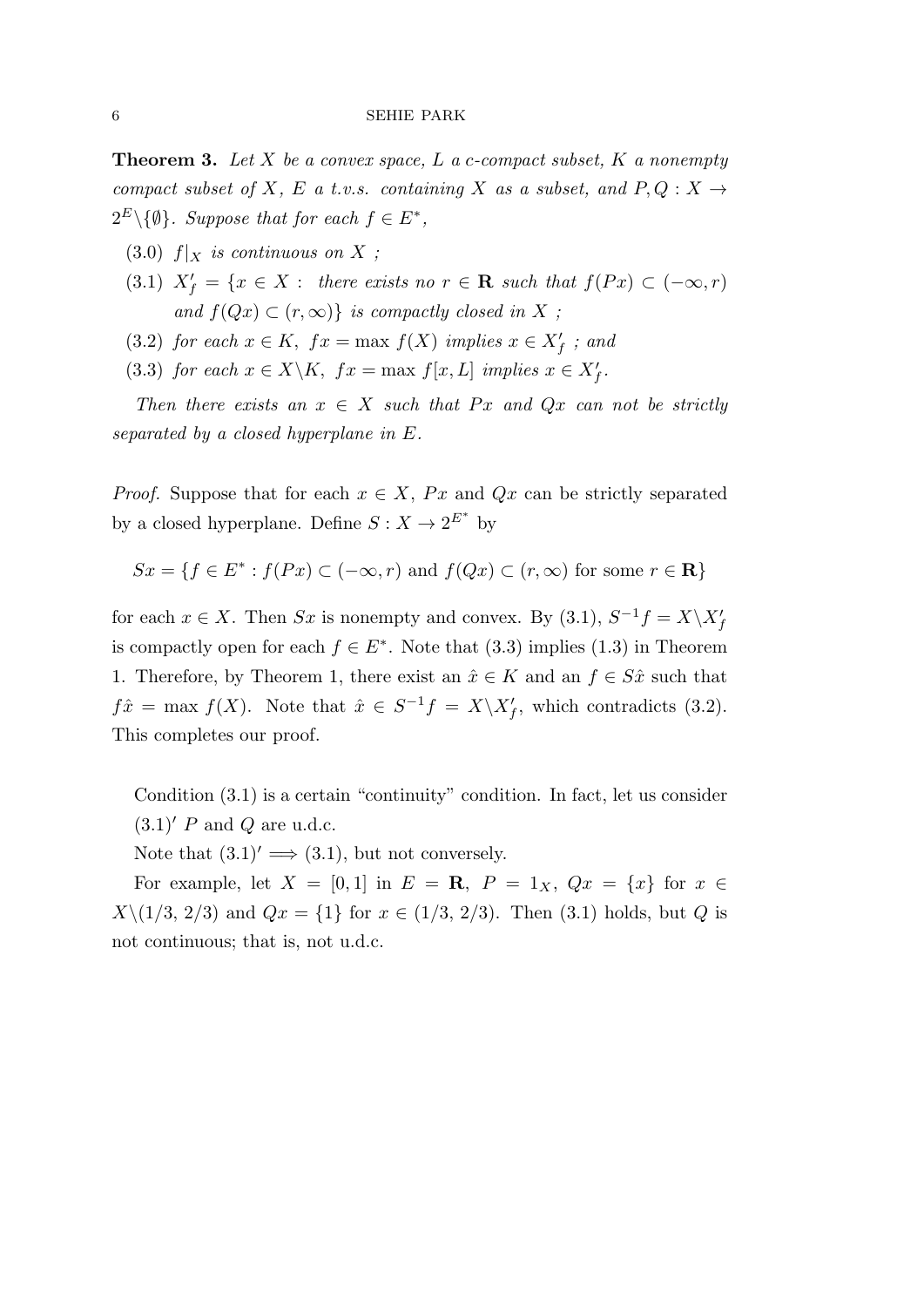Note also that  $X'_f \subset X_f$ , and hence  $(3.2) \Longrightarrow (2.2)$  and  $(3.3) \Longrightarrow (2.3)$ . Therefore, if we assume (3.1)*′* in Theorem 3, then we obtain the conclusion of Theorem 2 as follows :

(\*) There exists an  $x \in X$  such that  $x \in \bigcap \{X_f : f \in E^*\}.$ 

Since the conclusion of Theorem 3 is more concrete than (*∗*), Theorem 3 does not follow from Theorem 2.

Condition  $(3.2)$  is a generalized "boundary" condition. In fact,  $(3.2)$  is equivalent to

 $(3.2)'$  for each  $x \in K \cap B \, dX$ ,  $fx = \max f(X)$  implies  $x \in X'_{f}$ , where Bd denotes the boundary w.r.t. *E*.

This can be shown as in Fan  $[8, p.528]$ . Moreover, if  $P = 1_X$ , then  $(3.2)$  is related to certain whereabouts of values of *Q* on Bd *X*. For details, see [**12**].

Some particular forms of  $(3.2)$  for  $X = K$  have appeared in literature as follows :

 $(3.2.1)$  (Fan [6, Theorem 8]) For each  $x \in \delta(X)$ ,  $I_{Px}(x) \cap X \neq \emptyset$  and *O*<sub>*Qx*</sub>(*x*) ∩ *X*  $\neq$   $\emptyset$ .

(3.2.2) (Fan [6, Theorem 5]) For each  $x \in \delta(X)$ ,  $Px \cap I_X(Qx) \neq \emptyset$  $[Px \cap O_X(Qx) \neq \emptyset].$ 

 $(3.2.3)$  (Fan [**7**, Theorem 3]) For each  $x \in X$  and each  $f \in E^*$  such that  $fx = \max f(X)$ , there exists  $u \in Px$  and  $v \in Qx$  such that  $fu \ge fv$ .

(3.2.4) (Reich [16, Proposition 2.1]) *Qx* is compact and  $Px \cap \overline{I_X(Qx)} \neq \emptyset$  $[Px \cap \overline{O_X(Qx)} \neq \emptyset]$  for all  $x \in X$ .

 $(3.2.5)$  (Takahashi [21, Theorem 8]) For any  $x \in X$  and  $f \in E^*$ , either  $f(x - u) \le f(x - v)$  for all  $u \in Px$  and  $v \in Qx$  or  $0 > inf_{y \in X} f(x - y)$ .

(3.2.6) (Lee and Tan [11, Theorem 3]) For each  $x \in \delta(X)$ ,  $Px \cap \overline{I_X(x)} \neq \emptyset$ and  $Qx \cap \overline{O_X(x)} \neq \emptyset$ .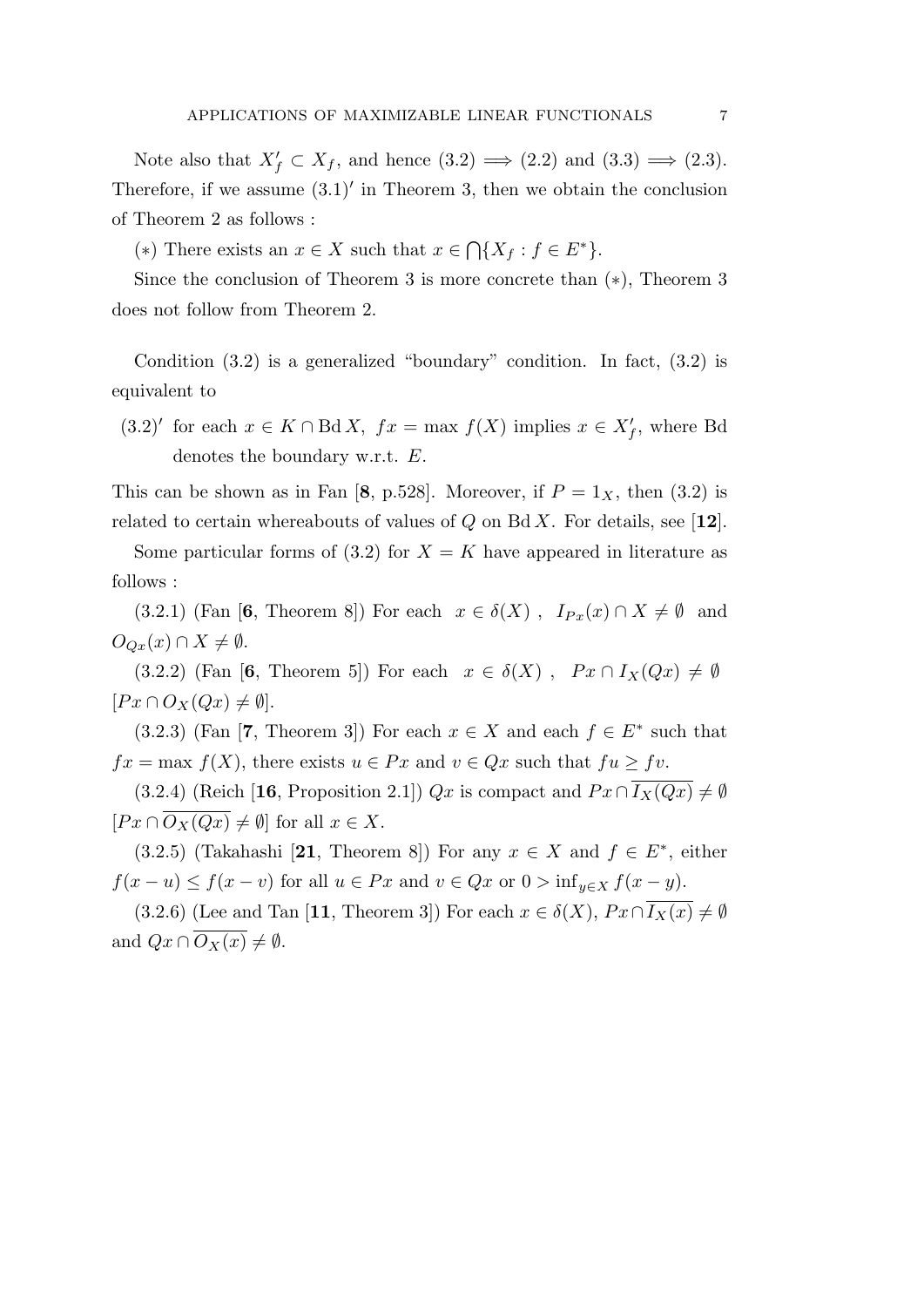(3.2.7) (Lee and Tan [11, Theorem 1]) For each  $x \in X$ , there exist two points  $u \in Px$ ,  $v \in Qx$ , two nets  $u_\alpha$ ,  $v_\alpha$  in *E*, and a net  $y_\alpha$  in *X* such that  $u_{\alpha} \to u$ ,  $v_{\alpha} \to v$  and  $u_{\alpha} - v_{\alpha} = \lambda_{\alpha}(x - y_{\alpha})$  for some net  $\lambda_{\alpha}$  in  $(0, \infty)$ .

Here, the algebraic boundary  $\delta(X)$  of X [6] is defined by

$$
\delta(X) = \{ y \in X : \text{there exists } z \in K \text{ such that } 0 y + \lambda z \notin X \text{ for all } \lambda > 0 \}.
$$

Note also that

$$
I_A(x) = \{x + \lambda(y - x) : y \in A, \ \lambda \ge 0\},\
$$
  

$$
O_A(x) = \{x + \lambda(y - x) : y \in A, \ \lambda \le 0\}
$$

for  $A \subset E$  and  $x \in E$ ,

$$
I_X(Qx) = \{v + a(y - x) : v \in Qx, y \in X, a \ge 0\},\,
$$
  

$$
O_X(Qx) = \{v + a(y - x) : v \in Qx, y \in X, a \le 0\},\,
$$

and — denotes the closure w.r.t. *E*.

It is shown that (3.2.1) =*⇒* (3.2.2) in [**6**] and (3.2.2) =*⇒* (3.2.3) in [**7**]. If *Qx* is compact, (3.2.2)  $\implies$  (3.2.4) [16] and (3.2.4)  $\implies$  (3.2.7) [11]. It is also shown that  $(3.2.6) \implies (3.2.7)$  in [11]. It is easy to check  $(3.2.3) \implies (3.2)$ ,  $(3.2.5) \Longrightarrow (3.2)$ , and  $(3.2.7) \Longrightarrow (3.2)$ .

Finally, Condition (3.3) is a "coercivity" or "compactness" condition. For  $X = K$ , (3.3) is automatically satisfied and Theorem 3 reduces to Simons [**18**, Remark 4.6, 1st Statement].

Therefore, we can state the following generalization of the above mentioned results (3.2.1)-(3.2.7).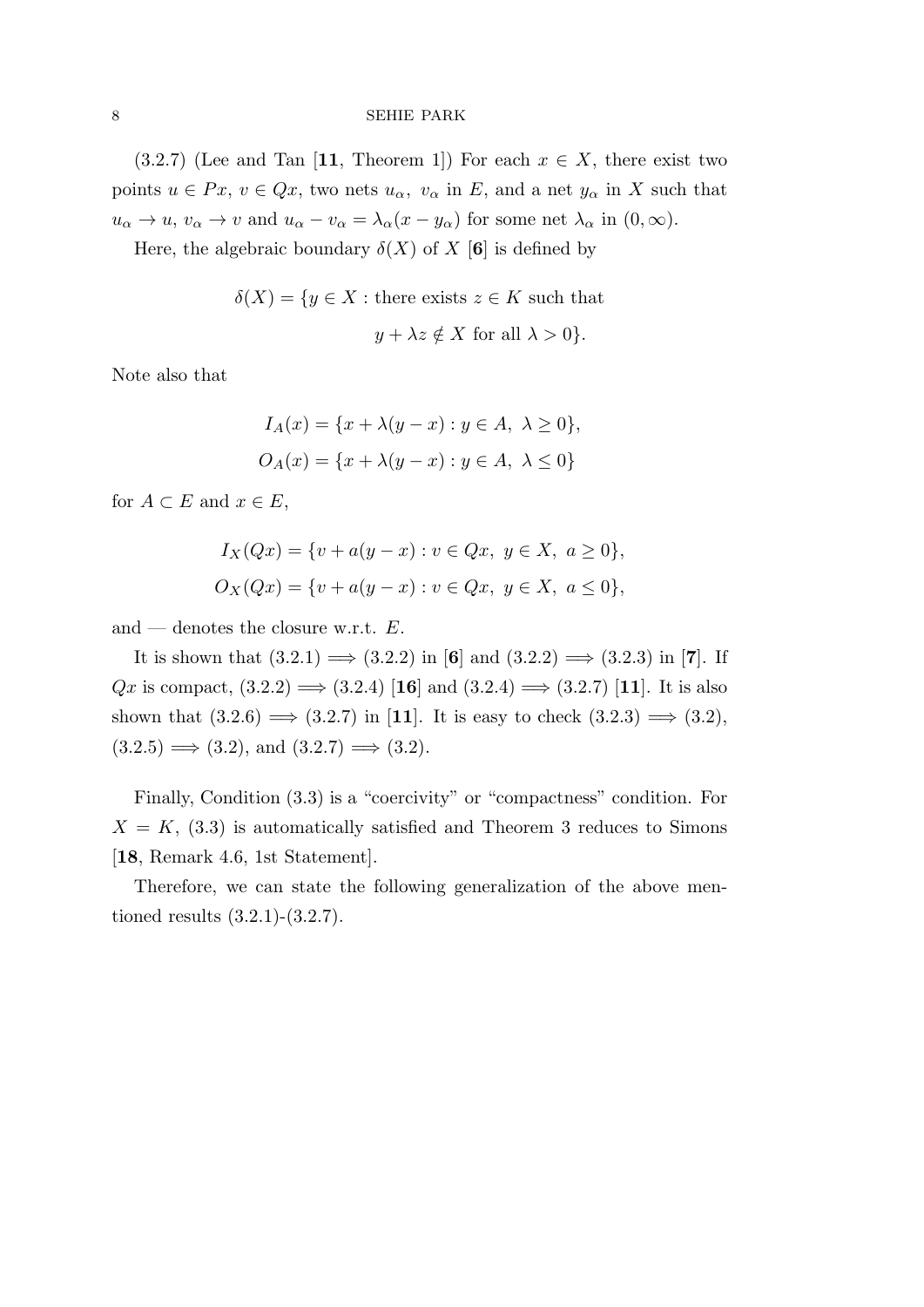**Corollary 3.1.** (Simons [**18**]) *Let X be a nonempty compact convex subset of a t.v.s. E*, and  $P, Q: X \to 2^E \setminus \{ \emptyset \}$  *u.d.c. multifunctions. If (3.2) holds, then there exists an*  $x \in X$  *such that*  $Px$  *and*  $Qx$  *can not be strictly separated by a closed hyperplane.*

Note that all coincidence or fixed point theorems on u.d.c. multifunctions in Ky Fan [**7**], [**8**] and Granas and Liu [**9**, Theorems 10.1–10.5] are consequences of Theorem 3 or Corollary 3.1. However, those results are already generalized extensively by applying Theorem 2 in our previous work [**13**]. Only one exception not treated in [**13**] can be extended as follows :

**Theorem 4.** *If, in addition to the hypothesis of Theorem 3, for each*  $x \in X$ *, P x and Qx are open convex subsets of E, then P and Q have a coincidence point*  $x \in X$ *, that is,*  $Px \cap Qx \neq \emptyset$ *.* 

*Proof.* Suppose  $Px \cap Qx = \emptyset$  for all  $x \in X$ . Recall the well-known fact that two disjoint open convex sets in a t.v.s. can be strictly separated by a closed hyperplane. This contradicts Theorem 3.

Note that, for  $X = K$  and u.d.c. *P* and *Q*, Theorem 4 reduces to Fan [7,] Theorem 4]. Note also that Theorem 4 may not follow from Theorem 2.

## **4. Maximizable linear functionals with certain properties**

In this section, we consider existence problems on maximizable linear functionals with certain preassigned properties. Our results generalize earlier works of Simons [**18**], Fan [**6**], Browder [**5**], and Takahashi [**22**] .

The following is a contrapositive of Theorem 2.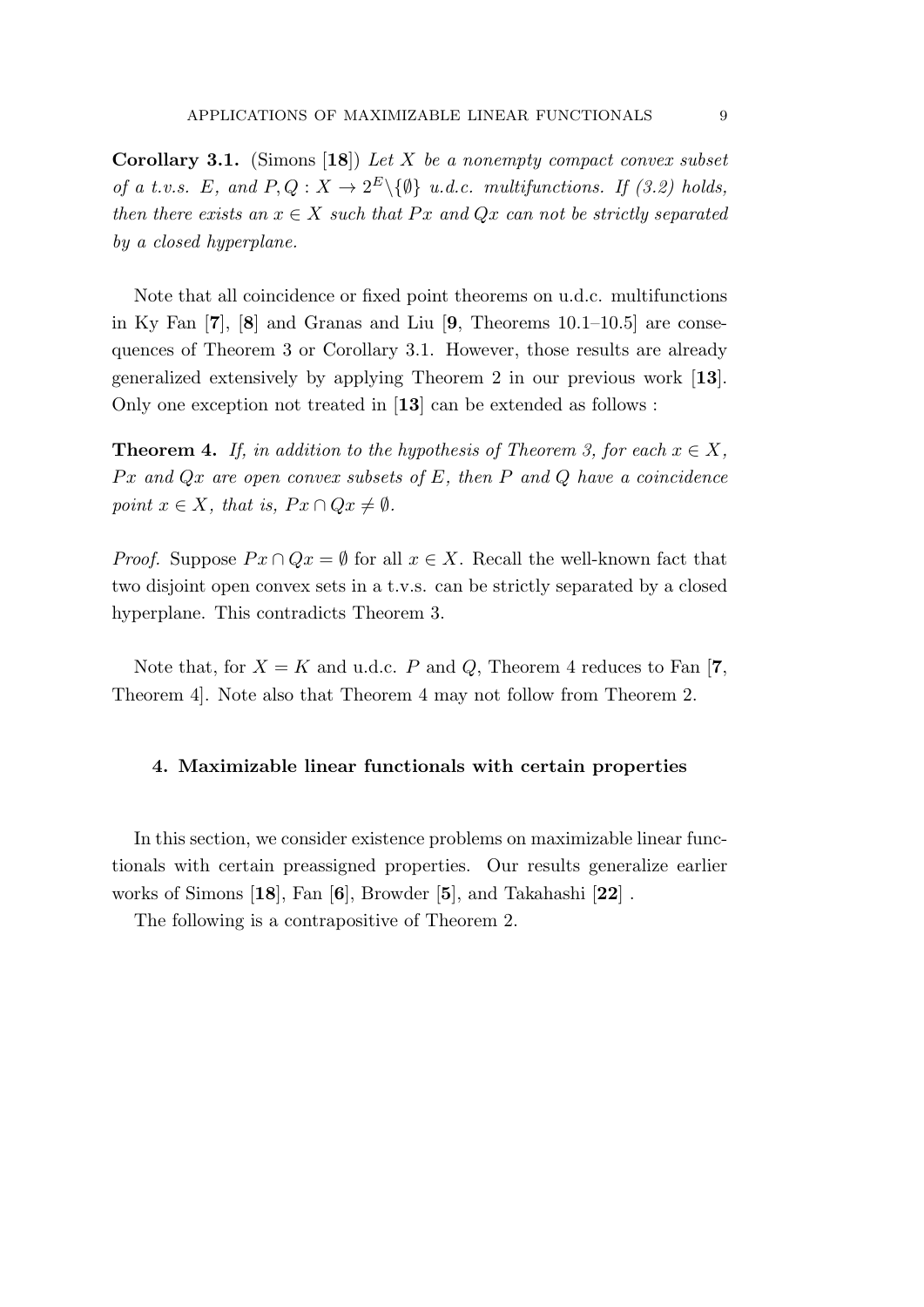**Theorem 5.** *Let X, L, K, E, and P, Q be as in Theorem 3. Suppose that*

- (5.0) *for each*  $f \in E^*$ ,  $f|_X$  *is continuous on*  $X$ ;
- $(5.1)$  *for each*  $f \in E^*$ ,  $X_f = \{x \in X : \text{sup } f(Px) \geq \inf f(Qx)\}$  *is compactly closed ;*
- $(5.2)$  *for each*  $x \in X$ *, there exists an*  $f \in E^*$  *such that* sup  $f(Px)$ inf *f*(*Qx*)*; and*
- (5.3) *for each*  $x \in X \backslash K$ ,  $fx = \max f[x, L]$  *implies*  $x \in X_f$ .

*Then there exists an*  $x \in K$  *and an*  $f \in E^*$  *such that*  $fx = \max f(X)$  *and*  $\sup f(Px) < \inf f(Qx)$ .

*Proof.* Define  $S: X \to 2^E$  by

$$
Sx = \{ f \in E^* : \sup f(Px) < \inf f(Qx) \}
$$

for each  $x \in X$ . Then each  $Sx$  is nonempty by (5.2), and convex. For each  $f \in E^*, S^{-1}f = X \setminus X_f$  is compactly open by (5.1). Also (5.3) implies (1.3). Therefore, by Theorem 1, the conclusion follows.

For the case  $X = K$ , if P and Q are u.h.c. (dual-u.s.c. in [18]), Theorem 5 reduces to Simons [**18**, Remark 4.6, 2nd Statement], which, in turn, generalizes Fan [**6**, Theorem 6].

**Corollary 5.1.** *Let X, L, K, E and P, Q be as in Theorem 3. Suppose that* (5.0), (5.1), (5.3)*, and the following hold.*

 $(5.2)'$  *for each*  $x \in X$ *, Px and Qx are convex, and*  $\overline{Px} \cap \overline{Qx} = \emptyset$ *. If either*

- $(A)$   $E^*$  separates points of  $E$  and, for each  $x \in X$ ,  $Px$  and  $Qx$  are com*pact, or*
- (B) *E* is locally convex and, for each  $x \in X$ , one of  $\overline{Px}$  and  $\overline{Qx}$  is compact,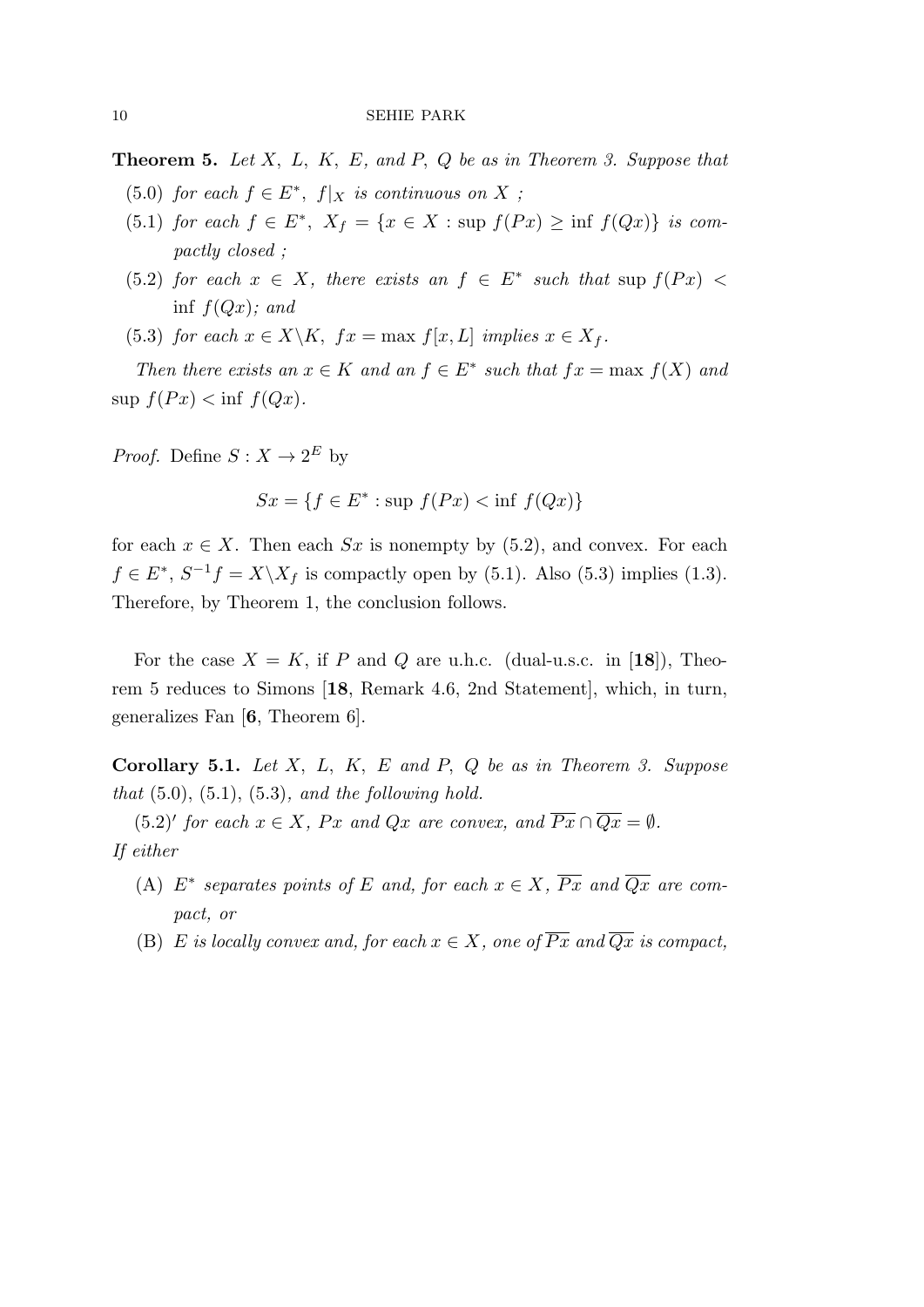*then there exist an*  $x \in K$  *and an*  $f \in E^*$  *such that*  $fx = \max f(X)$  *and*  $\sup f(Px) < \inf f(Qx)$ .

*Proof.* By the standard separation theorems in a t.v.s.  $[17]$ ,  $(5.2)'$  with  $(A)$ or (B) implies (5.2). Therefore, by Theorem 5, we have the conclusion.

For the case  $X = K$ , if P and Q are u.h.c., then Corollary 5.1(B) reduces to Simons [**18**, Remark 4.6, 3rd Statement].

If  $P = 1_X$  in Corollary 5.1, then we have

**Corollary 5.2.** *Let X, L, K, E, and Q be as in Theorem 3. Suppose that*

- (5.0) *for each*  $f \in E^*$ ,  $f|_X$  *is continuous on*  $X$ ;
- $(5.1)'$  *for each*  $f \in E^*$ ,  $X_f = \{x \in X : fx \ge \inf f(Qx)\}$  *is compactly closed ;*
- $(5.2)''$  *for each*  $x \in X$ ,  $Qx$  *is convex and*  $x \notin \overline{Qx}$ *; and*
- $(5.3)'$  *for each*  $x \in X \backslash K$ ,  $fx = \max f[x, L]$  *implies*  $x \in X_f$ .

*If either*

- $(A)$   $E^*$  *separates points of*  $E$  *and*  $Qx$  *is compact for each*  $x \in X$  *; or*
- (B) *E is locally convex,*

*then there exists an*  $x \in K$  *and an*  $f \in E^*$  *such that* 

$$
fx = \max f(X) < \inf f(Qx).
$$

For the case  $X = K$ , if Q is u.h.c., then Corollary 5.2(B) reduces to Simons [**18**, Remark 4.6, 4th Statement], which, in turn, generalizes Browder [**5**, Theorem 8] and Takahashi [**22**, Theorem 11].

We conclude this paper with metric analogues of two of the above results in the case when *E* is normed.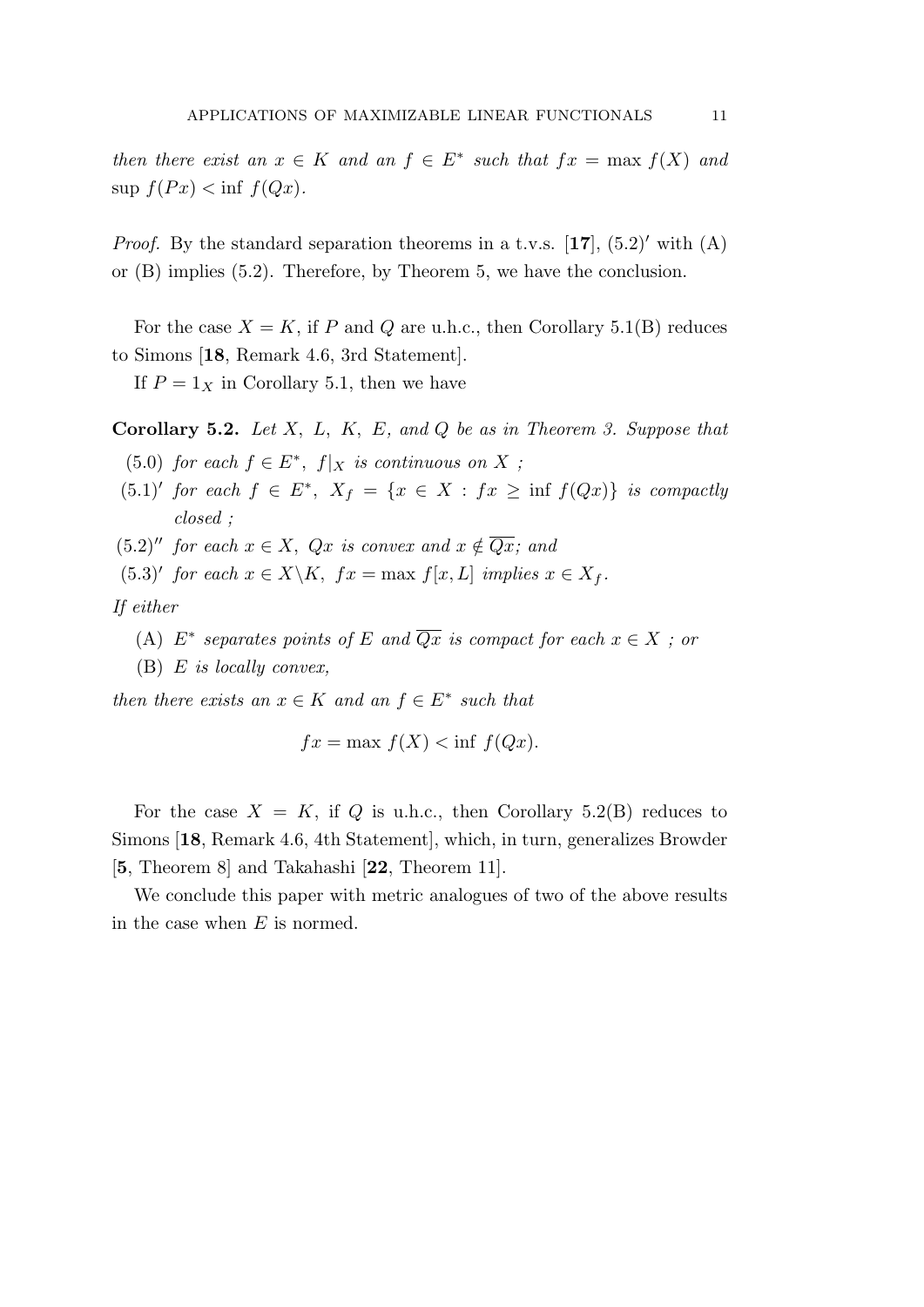**Theorem 6.** *Let X be a nonempty convex subset of a normed vector space E, L a c*-compact subset, *K a nonempty compact subset of X*, *h* :  $X \rightarrow \mathbb{R}$ *an u.s.c. function, and*  $P, Q: X \to 2^E \setminus \{\emptyset\}$ *. Suppose that* 

- (6.1) *for each f* ∈ *E*<sup>\*</sup> *with*  $||f|| ≤ 1$ *,*  $X_f = \{x \in X : \text{sup } f(Px) + hx \ge$ inf *f*(*Qx*)*} is compactly closed ;*
- (6.2) *for each*  $x \in X$ *, Px and Qx are convex, and dist*  $(Px, Qx) > hx$ ; *and*
- (6.3) *for each*  $x \in X \backslash K$  *and each*  $f \in E^*$  *with*  $||f|| \leq 1$ ,  $fx = \max f[x, L]$ *implies*  $x \in X_f$ .

*Then there exist an*  $x \in K$  *and an*  $f \in E^*$  *such that*  $||f|| \leq 1$ ,  $fx =$ max  $f(X)$ *, and* sup  $f(Px) + hx < \inf f(Qx)$ *.* 

*Proof.* We use Theorem 1. Note that (1.0) holds since *X* has the relative topology with respect to *E*. Define  $S: X \to 2^{E^*}$  by

$$
Sx = \{ f \in E^* : ||f|| \le 1, \sup f(Px) + hx < \inf f(Qx) \}
$$

for  $x \in X$ . Then each  $Sx$  is convex, and nonempty by (6.2). Further, for each  $f \in E^*$ , if  $||f|| > 1$ , then  $S^{-1}f$  is empty, and if  $||f|| \leq 1$ , then

$$
S^{-1}f = \{ x \in E^* : \text{sup } f(Px) + hx \le \inf f(Qx) \}.
$$

In any case,  $S^{-1}f$  is compactly open. Since (6.3) implies (1.3), all of the requirements of Theorem 1 are satisfied. Therefore we have the conclusion.

For the case  $X = K$ , if P and Q are u.h.c., then Theorem 6 reduces to Simons [18, Remark 4.6, 5th Statement]. For  $P = 1_X$ , we have the following :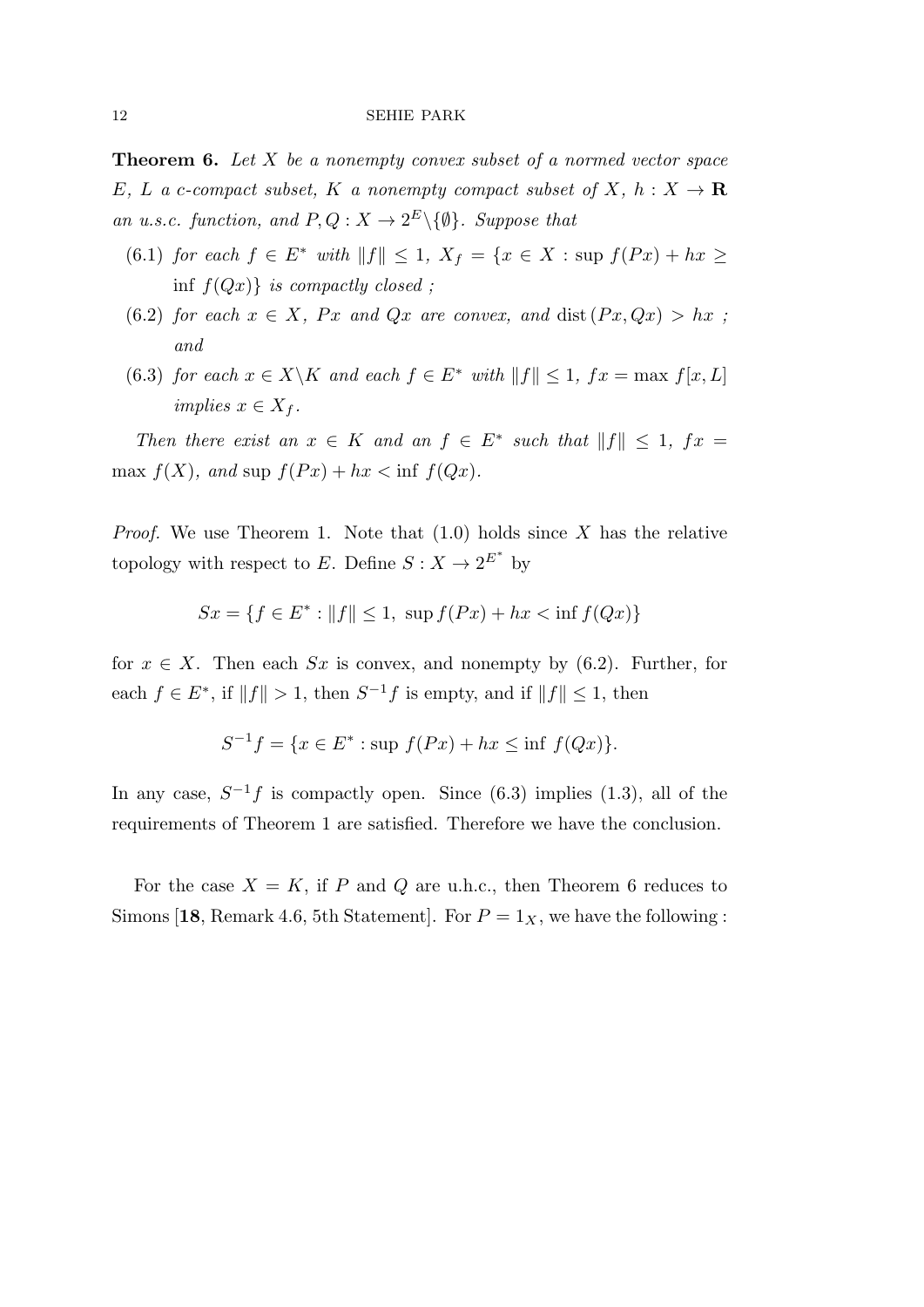**Corollary 6.1.** *Let X, E, L, K, h, and Q be as in Theorem 6. Suppose that*

- $(6.1)'$  for each  $f \in E^*$  with  $||f|| \leq 1$ ,  $X_f = \{x \in X : fx + hx \geq \inf f(Qx)\}\$ *is compactly closed ;*
- $(6.2)'$  *for each*  $x \in X$ ,  $Qx$  *is convex and* dist  $(x, Qx) > hx$  *; and*
- (6.3) *for each*  $x \in X \backslash K$  *and each*  $f \in E^*$  *with*  $||f|| \leq 1$ ,  $fx = \max f[x, L]$  $implies x \in X_f$ .

*Then there exist an*  $x \in K$  *and an*  $f \in E^*$  *such that*  $||f|| \leq 1$  *and*  $fx =$  $\max f(X) < \inf f(Qx) - hx$ .

For the case  $X = K$ , if Q is u.h.c., then Corollary 6.1 reduces to Simons [**18**, Remark 4.6, 6th Statement], which, in turn, generalizes Browder [**5**, Theorem 9].

### **REFERENCES**

- [1] J.-P.Aubin, *Mathematical Methods of Game and Economic Theory*, North-Holland, Amsterdam, 1979.
- [2] J.-P.Aubin and I.Ekeland, *Applied Nonlinear Analysis*, John Wiley & Sons, New York, 1984.
- [3] J.C.Bellenger, *Existence of maximizable quasiconcave functions on paracompact convex spaces*, J. Math. Anal. Appl. **123** (1987), 333–338.
- [4] J.C.Bellenger and S.Simons, *Quasiconcave functions and zeros of multifunctions*, Bull. Inst. Math. Acad. Sinica **17** (1989), 49–57.
- [5] F.E.Browder, *Coincidence theorems, minimax theorems and variational inequalities*, Contemp. Math. **26** (1984), 67–80.
- [6] Ky Fan, *Extensions of two fixed point theorems of F. E. Browder*, Math. Z. **112** (1969), 234–240.
- [7] , *A minimax inequality and applications*, in "Inequalities III" (O.Shisha, Ed.), 103–113, Academic Press, New York, 1972.
- [8] , *Some properties of convex sets related to fixed point theorems*, Math. Ann. **266** (1984), 519–537.
- [9] A.Granas and F.-C.Liu, *Coincidences for set-valued maps and minimax inequalities*, J. Math. pures et appl. **65** (1986), 119–148.